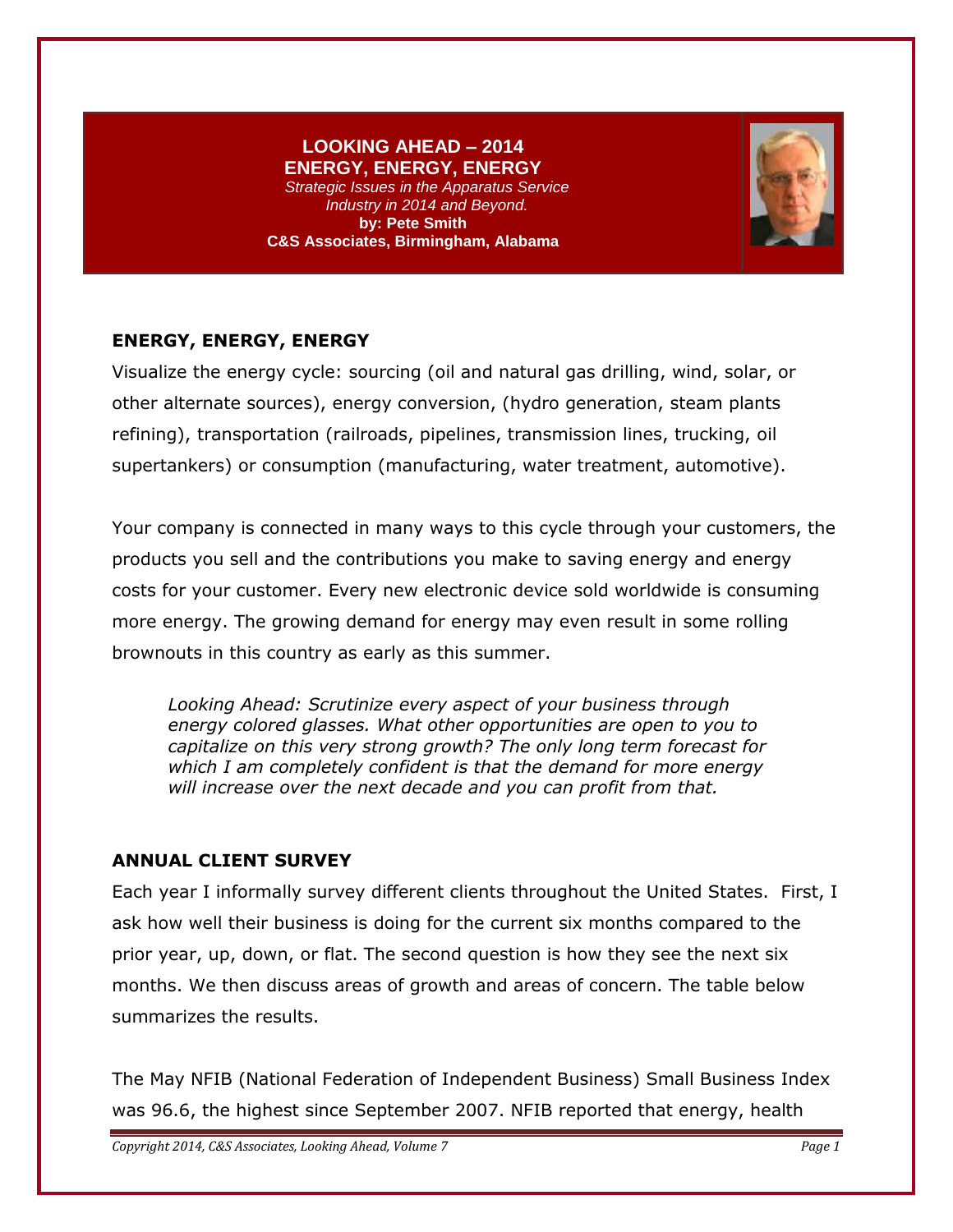care, federal economic policy, regulations and red tape are the predominant concerns among small business owners. To avoid repetition in the table below, suffice it to say this informal survey of the apparatus service industry reflected the same concerns.

| Location                  | <b>Jan-Jun 2014</b> | <b>Jul-Dec 2014</b> | <b>Areas of Strength and Comments</b>                                                         |
|---------------------------|---------------------|---------------------|-----------------------------------------------------------------------------------------------|
| <b>Northeast</b>          | Flat                | Flat                | Manufacturing, Electric Utilities, Water<br>Treatment                                         |
| Mid-Atlantic              | Up Slightly         | Flat                | Increase in Pump Sales and Repair                                                             |
| Mid-Atlantic              | <b>Up Strong</b>    | Flat                | Strong increase in smaller new motor<br>sales                                                 |
| Southeast                 | Up Slightly         | Up                  | Manufacturing, Automotive                                                                     |
| Mid-West                  | Up Slightly         | Up                  | Manufacturing, Electric Utilities                                                             |
| Northwest                 | Up Slightly         | Flat                | Increase in small motor sales, lumber<br>muted by environmentalists.                          |
| Southwest                 | Up Slightly         | Up Slightly         | Copper strong                                                                                 |
| California                | <b>Up Strong</b>    | <b>Up Strong</b>    | Wind, Roads, Bridges, Water Treatment                                                         |
| Coal Belts                | Flat                | Some decline        | Exports keeping industry going, new<br>regulations will hurt coal fire plants<br>domestically |
| <b>Multiple Locations</b> | Up Strong           | Up Strong           | Strong increase in drives and controls                                                        |
| Oil and Gas Locations     | <b>Up Strong</b>    | Up Strong           | Fracking everywhere, Natural Gas<br>potential but muted by low market<br>prices               |

#### **FINANCIAL RESULTS**

According to the Performance Analysis Report prepared for EASA by the Profit Planning Group, the industry pre-tax profit margins improved slightly in 2013 over 2012. EBITDA, or Earnings Before Interest, Taxes, Depreciation, and Amortization increased by approximately 0.3%. EBITDA is the number to which many buyers apply a multiple to get an Enterprise Value of a business.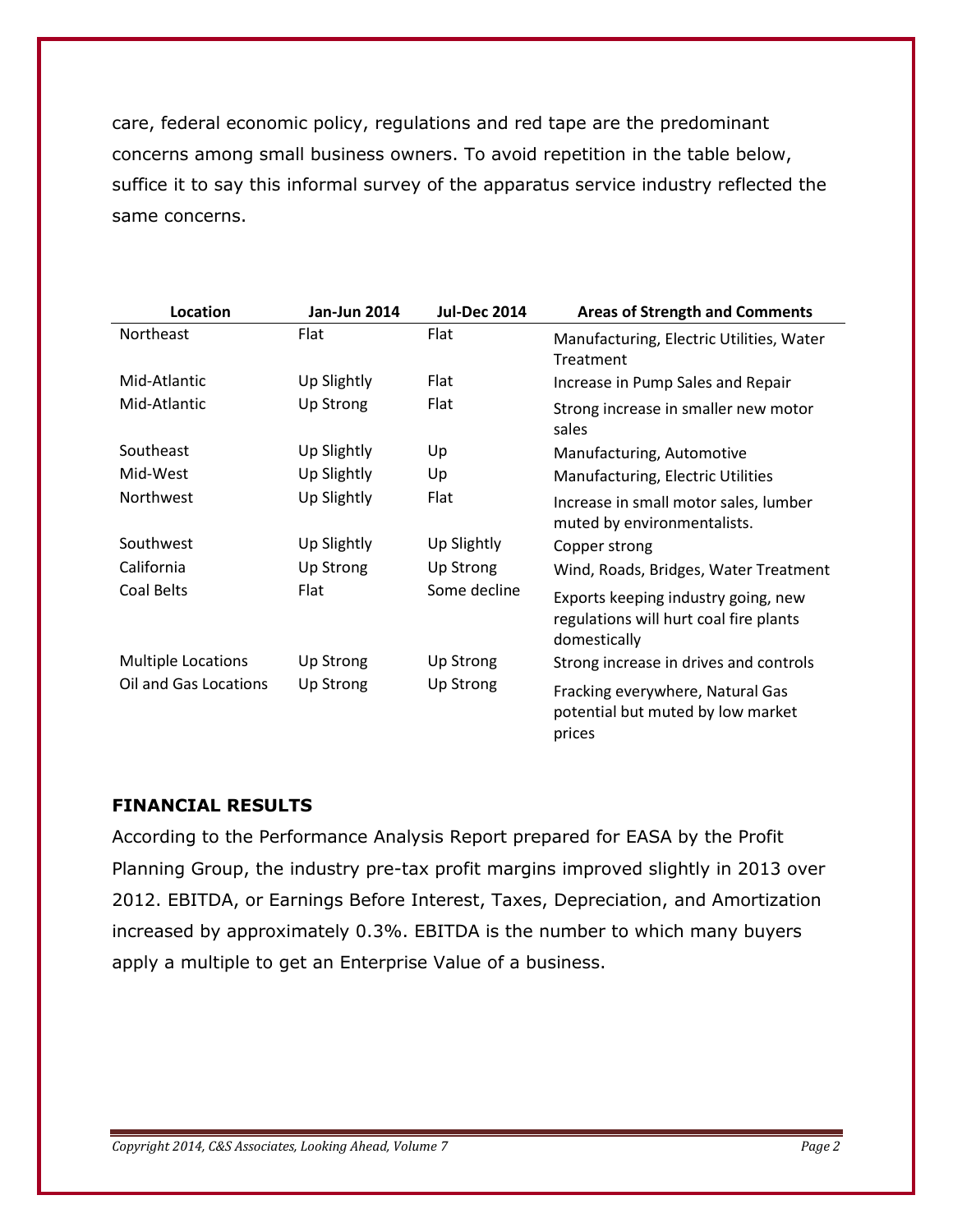# **ECONOMIC ANALYSIS GDP**

The first quarter Gross Domestic Product (GDP) was approximately a negative 1%. Much of this is attributed to the bad weather throughout the Northeast and Mid-West. Many shops nationwide were slow in January. The overall strength for the first half of the year indicates the second quarter GDP should be over 3% and perhaps as high as 4%. While not a 100% correlation, the electrical aftermarket: service and sales, tracks closely with the GDP statistics.

# **QE**

The reduction of the Quantitative Easing (QE) by the Federal Open Market Committee (FMOC or sometimes, the Fed) has not had as dire an outcome as many pundits predicted a year ago. Interest rates should remain relatively low through the 2016 elections. Credit standards are still tight for small businesses. The accelerated Section 167 depreciation may be renewed again this year to incentivize additional capital expenditures. Letters to each of your congressional representatives requesting renewal of this tax incentive for small business capital investment would be a good move on your part.

# **Other - Opportunities**

The United States is slowly becoming energy independent from the rest of the world. In addition to coal, we may soon become a supplier of other forms of fossil fuel to the world.

Domestic manufacturing is increasing. Automotive, steel and rail transportation equipment are particularly strong.

Housing, commercial and infrastructure construction, while bumpy and geographically diverse, are increasing.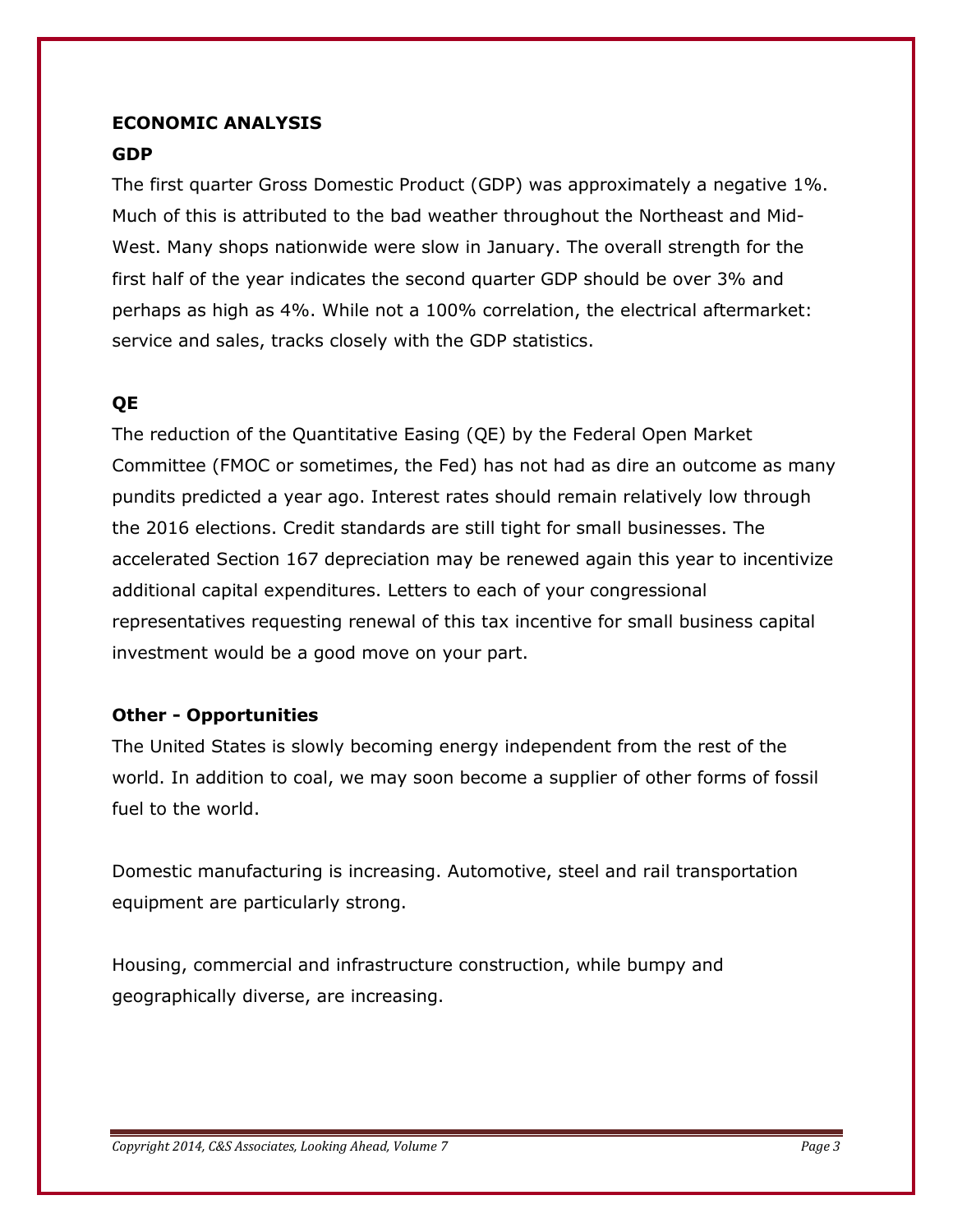If you believe government statistics, the US employment has recovered all of the jobs lost in the recession.

The China Effect is now; the India Effect is to come. Of the 7 billion people on earth, 1.35 billion or almost 20% are in China with a strong centralized socialistic government, a growing economy and a very like-minded culture. India has 1.24 billion people, 17%, in a less centralized but emerging economy with a more diverse culture and 300 million people without electricity. Contrast that to the 314 million people in the United States, less than 5% of the world population, with very diverse backgrounds and cultures. (2012 statistics)

An increasing part of the US economy is becoming interdependent with China and other emerging markets worldwide. Today the rate of growth in China is clearly influencing the US economy. The stock market moves up or down depending on the reported GDP for China almost as much as it fluctuates from the reported GDP for the US. Forecasting whether this interdependency is a long term opportunity or risk is way beyond my pay grade.

#### **Other - Risks**

Judged by actions not political rhetoric, our current federal government is very disparaging toward business. This is emphasized by over-zealous federal regulations particularly in regard to fossil fuel emissions. While alternative energy sources are excellent long term goals, our relatively comfortable lifestyle is, and will be in the foreseeable future, dependent on fossil fuels including natural gas, petroleum, and coal.

This negative attitude coupled with the uncertainty in the outcome of the 2014 and 2016 federal elections are of particular concern to all business owners.

Geopolitical unrest in the Middle East, the Ukraine, and possibly other of the former Soviet republics is a persistent economic risk.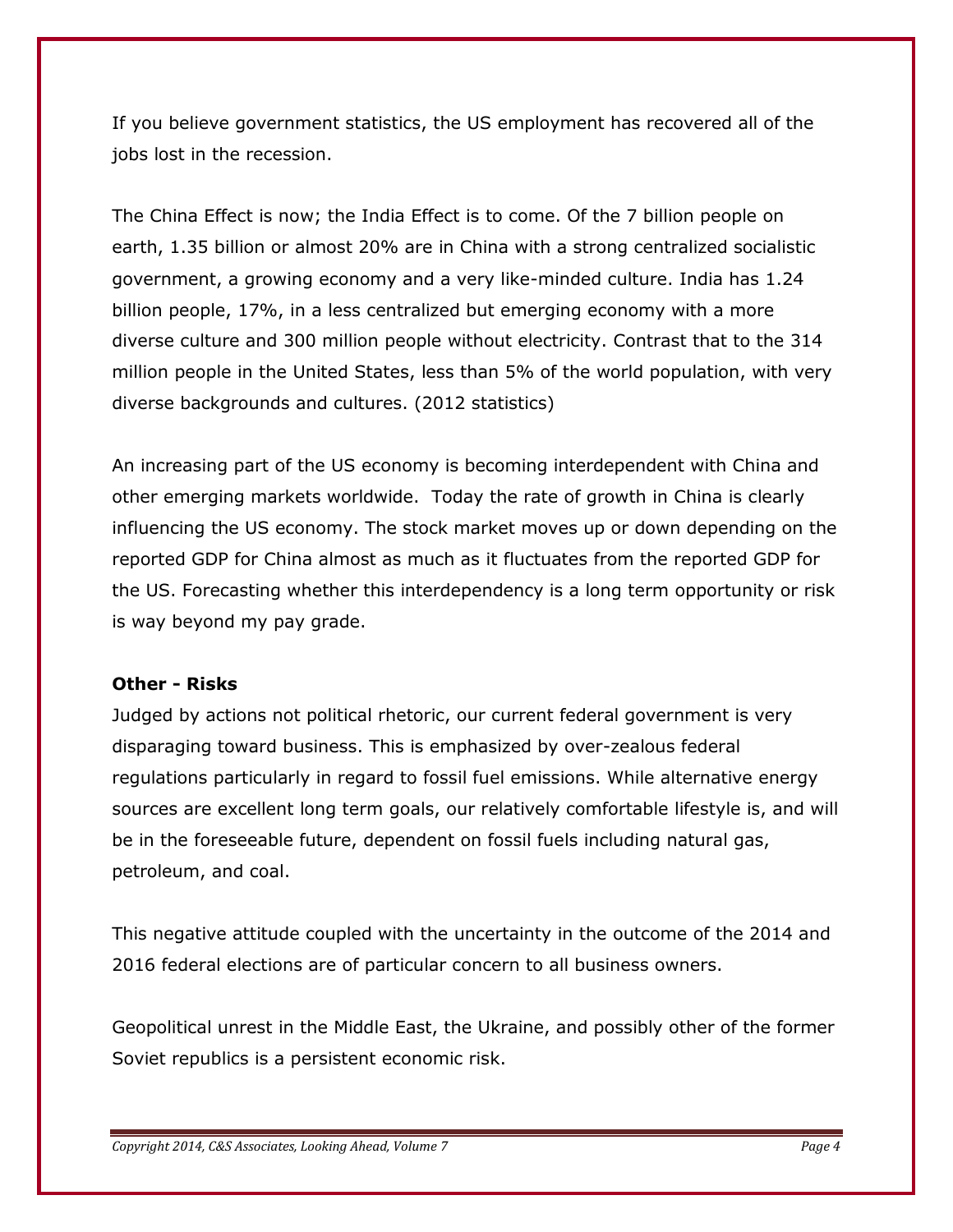There are those who assert that the economy remains tenuous and that a serious recession is looming. History has shown that the economy and the resulting effects in the stock markets are cyclical. These downside forecasters are correct; there will be a downturn as the cycle continues. The question is simply when?

*Looking Ahead: Capital expenditures for increasing capacity and improving efficiency are favorable now. Any long term borrowing should be at fixed rates or convertible to a known fixed rate without balloon payments.* 

*If I were giving odds, I would say there is a 95% probability of continued strength in the apparatus service industry for the rest of 2014, an 85% probability of strength in 2015 – the biggest variable is the results of the this November's elections, and a 75% probability of a good 2016. Beyond that, it's a coin toss depending on the results of the 2016 elections and changes in long term interest rates. What we can count on is the continued increasing demand for more energy.*

#### **EMPLOYMENT**

Good, experienced employees are getting harder and harder to find including shop, sales, and management. This is old news, but still relevant.

The salaries and wages to attract these good employees are increasing over prior years. The eventual medical and financial consequences of Obamacare are still ambiguous, at best.

Small businesses are slowly hiring, but remain very cautious of increasing their total headcount. More productivity with fewer employees is every owner's objective. The paradox however, is that the aging workforce in this industry is forcing owners to hire and train younger employees as replacements.

We have an unbalanced labor force. Most workplaces, even fast food restaurants, are becoming more technologically advanced. Much of the work force, particularly people over 50 and those who have been out of the workplace for an extended period of time are less proficient using the internet, computerized work stations, tablets, hand held devices, and modern communications.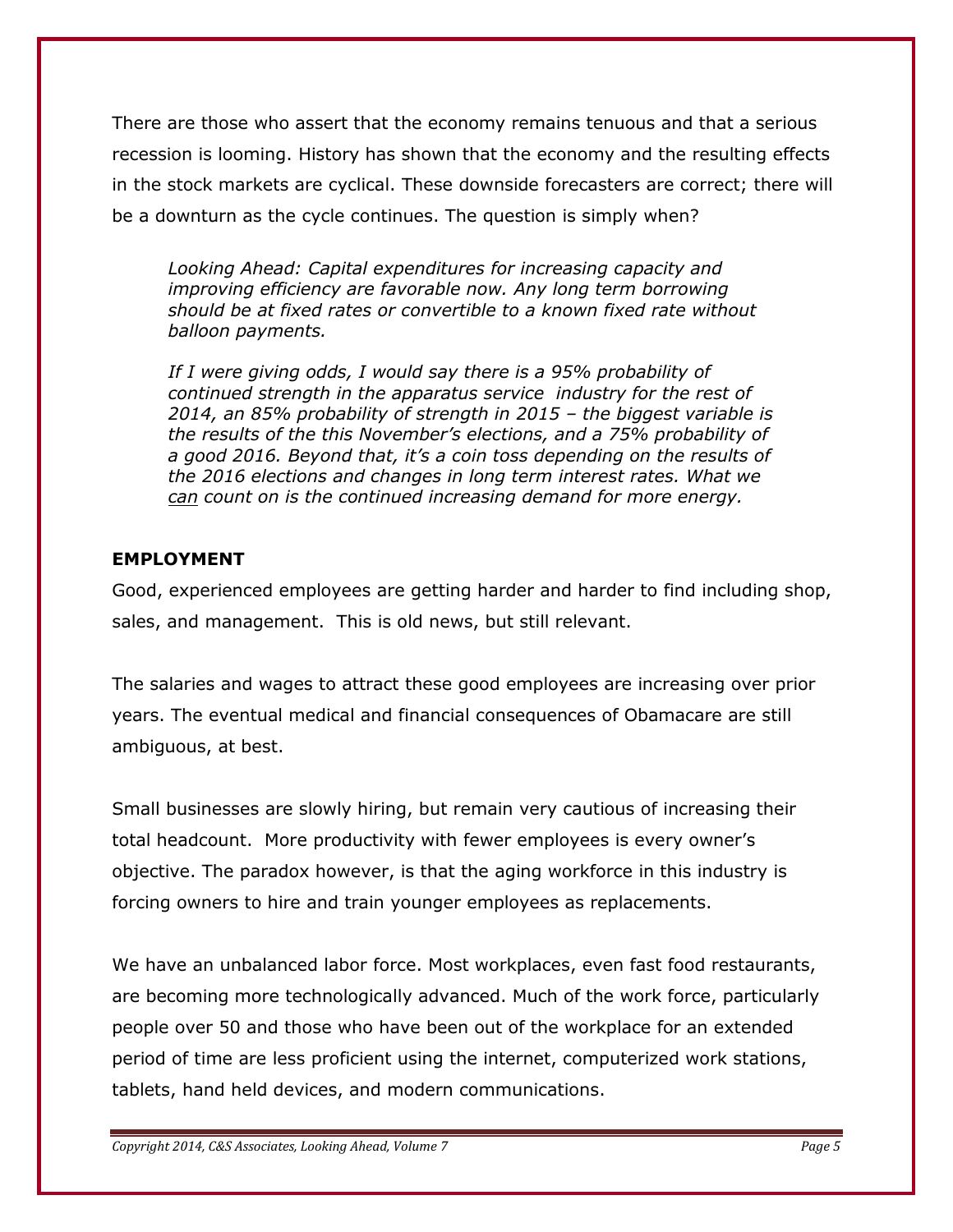Regarding our public educational system, based on test scores particularly in math and science, the United States ranked  $17<sup>th</sup>$  out of the 34 developed nations in the OECD (Organization for Economic Cooperation and Development). With all due respect to the individual teacher giving his or her best to their students, the public education system is sorely lacking in providing students with the skills, attitudes, and work ethics needed to excel in today's workplace, even at the entry level.

*Looking Ahead: Industry, including your company, will need to provide training to develop the skilled work force needed now and for the next generation. Since the initial "Looking Ahead" newsletter seven years ago, this is a recurrent theme.*

*If you are not tied in with your local Veteran's Administration, try it. With the troops returning from Afghanistan over the next year, there will be more Vets looking for employment. While not minimizing the effect of PTSD in any way, most of the returning Vets make excellent employees with a good work ethic and an ability to be trained for shop and management positions. Hire a Vet or two or three!* 

#### **COMPETITION**

Regional and even national competition has increased on larger motors and generators. Geographic loyalty is declining in favor of price, reputation, virtual presence and the capabilities of the repair facilities.

*Looking Ahead: The colleague sitting next to you at a seminar or convention, whose company is 1,000 miles away, may become your competitor on the next large bid.*

#### **THE NEXT BIG THINGS**

Turn on your water tap. Chances are you get clean, drinkable water, at a very low cost. But if you are in central California, you better not be watering your lawn on the wrong day or otherwise wasting this resource. The water police will find and fine you.

After energy, the demand for clean water will also continue to increase with population increases. Millions of gallons of clean drinkable water are wasted daily in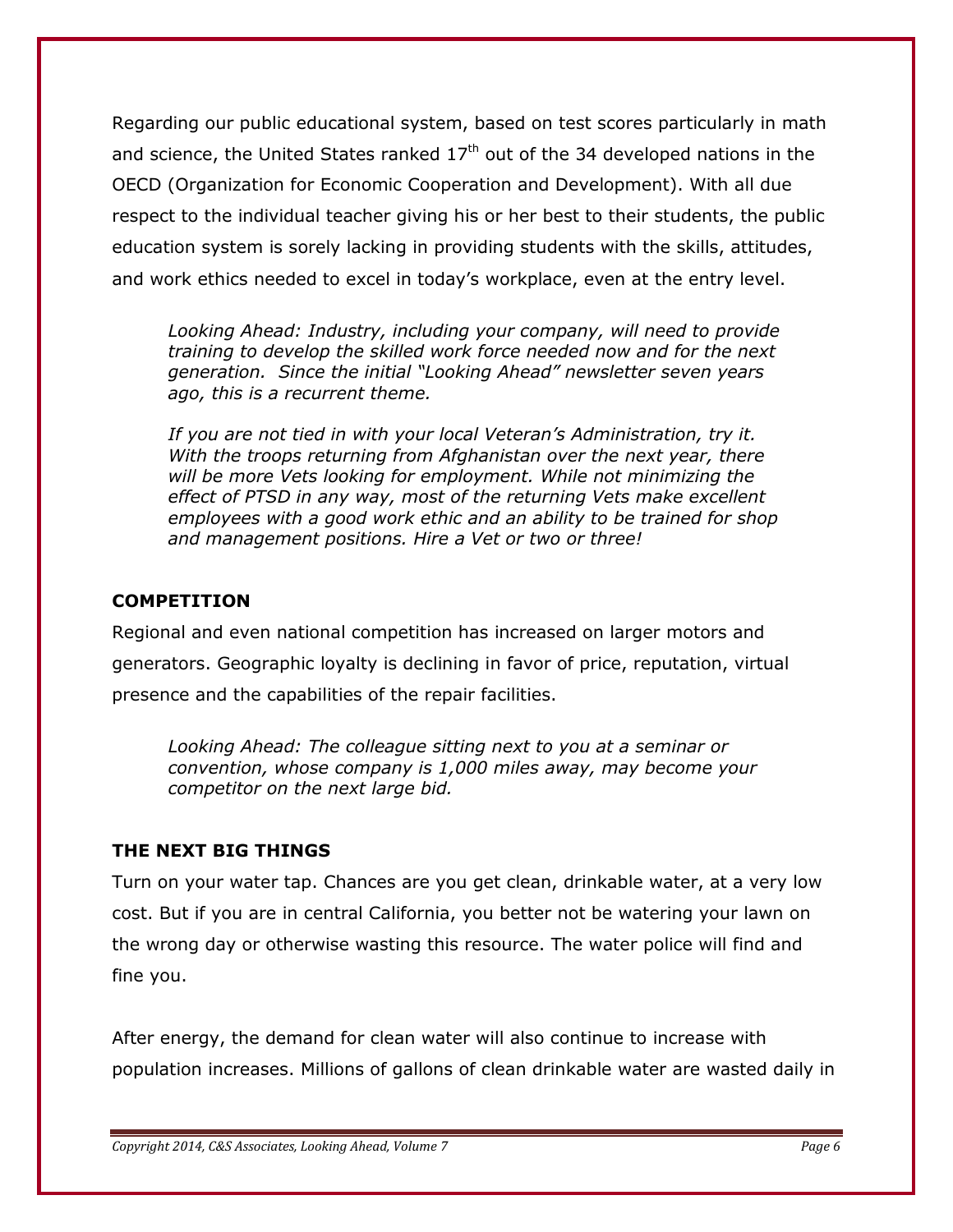leaks to often hundred year old water mains throughout the United States, while the drought in California is driving up the price of many vegetables and meats.

Pump sales and pump repair are very complementary to this industry's current markets, shop and work force capabilities.

Road and bridge collapses in Connecticut, Minneapolis, Oakland and Los Angeles are just a few more examples of our seriously deteriorating road system. The Interstate system was a masterful idea from the 1950's Eisenhower Administration that has brought great prosperity to the US. But, many of these roads and bridges are already decades older than their planned useful life.

Beginning sometime in 2015, a mile long elevated section of Interstate 20 through downtown Birmingham will be rebuilt. It will take over a year to complete. Large chunks of concrete have already fallen into the parking lots below the roadway hurting some, while unpleasantly surprising car owners finding their cars smashed beyond repair. The project will create chaos in our downtown driving.

What are the condition of the roads and bridges in in your area?

Money for these projects may come from the various levels of government. Increased gas taxes and road usage fees/tolls are beginning to emerge already. Fines for misusing water are already going into the government coffers. And with the improved economy, government deficits are declining and more money is available for repair and upgrades to water systems, roads and bridges.

Unfortunately, these expenses are in the "kick the can" category. It is more likely that any surpluses will be directed to political goals that create votes and campaign contributions rather than to smooth, safe driving conditions or an ample clean water supply for everyone. It will probably take a catastrophic event with a significant loss of life or significant economic loss before any real changes are made beyond absolutely necessary repairs.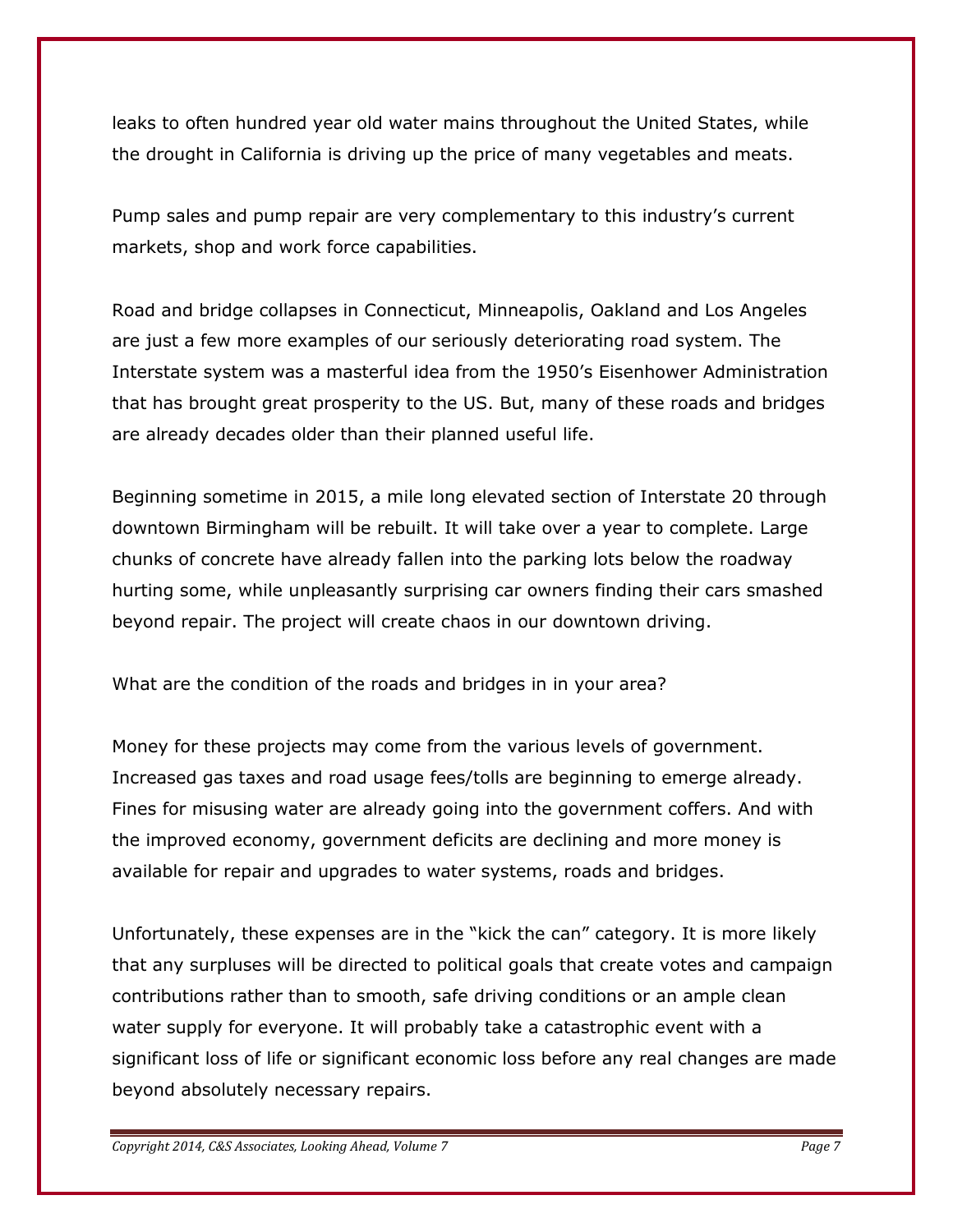*Looking Ahead: The demand for concrete, aggregate, steel, pipe and other construction products should increase over the next decade.* 

*Consider adding pump sales and repair services as a way of diversifying your business without significant additional investment. Pumps can be very profitable.*

# **MERGER AND ACQUISITION (M&A) ACTIVITY**

M&A activity has increased significantly in 2014 for larger companies as the economy improves and interest remains low. These transactions are led by strategic buyers with lesser activity by the private equity firms. There is a trickledown effect into this industry. Timken's recent strategic acquisition of Schulz Electric is a confirmation of their commitment to the industry. Other strategic buyers as well as the private equity firms continue to comb through this industry looking for the right companies to acquire.

Strategic buyers and private equity buyers both have a role in the acquisition arena. For owners that want to cash out but remain with their companies for a number of years, private equity may be a good route. Usually private equity firms let the prior owners continue to operate fairly autonomously. The caveat is that the company must perform to the expectations of the new owners or they are quick to make changes. Private equity firms typically have exit plans to divest of their investments in five years, plus or minus. Owners staying with their company with an employment contract or an earn out provision should consider an acceleration clause should their company be re-sold to another buyer within the period of their contract or earn out.

Strategic buyers will typically pay a higher multiple than private equity firms. There are other advantages for a current owner to sell to a strategic buyer in addition to the price for the company. Larger acquirers often allow an earlier exit for owners ready to retire. Additional markets, human relations support, fringe benefits, and better purchasing power often accompany a strategic acquisition. These benefits may provide stability and better job satisfaction for your good employees.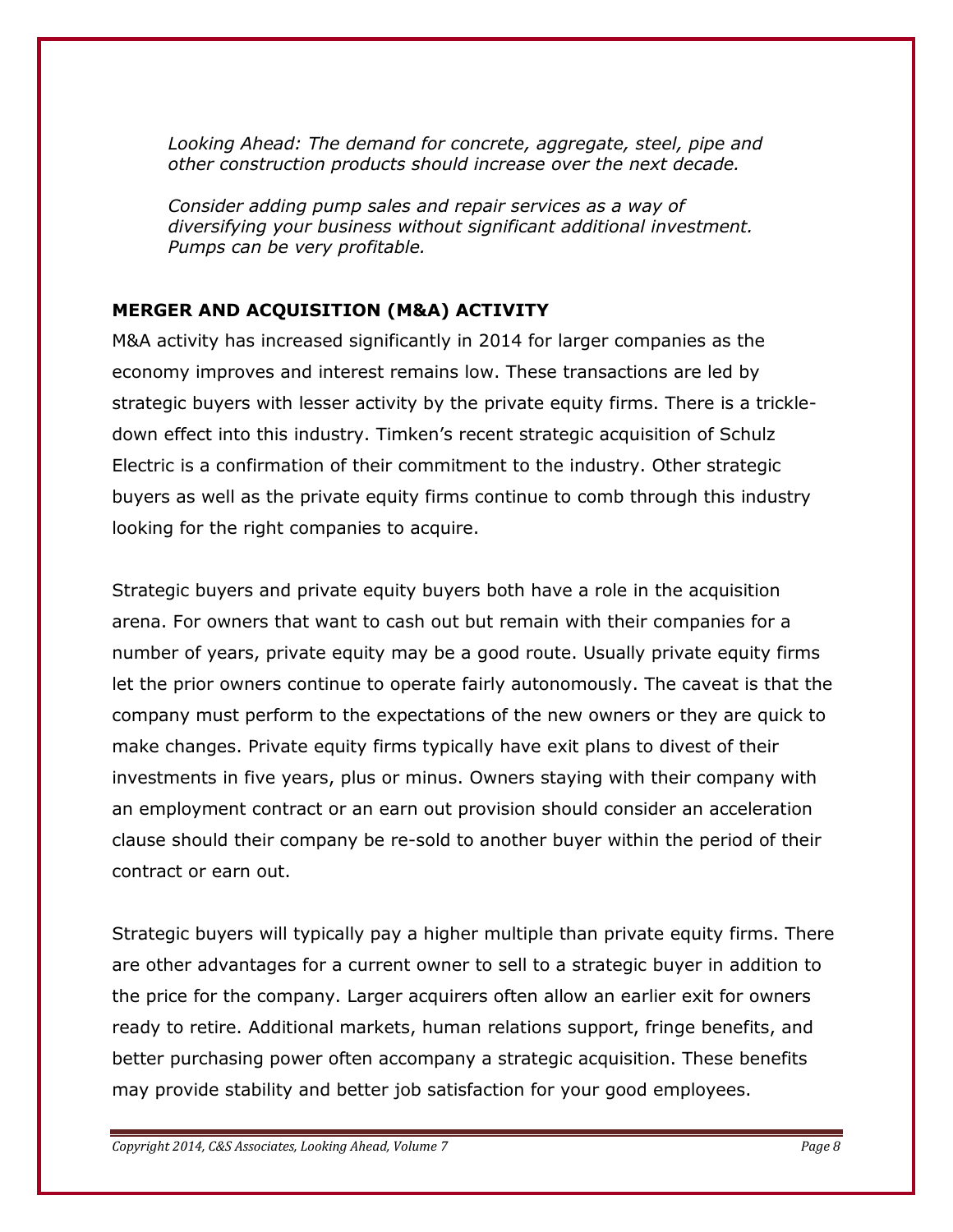However, these advantages usually come with a cost. If you read announcements about larger company mergers or acquisitions, the articles often mention the cost savings that result from the combination of the two companies. Remember those cost savings are primarily reductions in headcount. Strategic buyers look at ways to integrate marketing, operations, human relations, IT, purchasing, and other areas to reduce costs, i.e. less employees.

Owner-operators of privately held businesses have different financial goals than third-party owners. If you are considering selling your business, history has repeatedly proven that the earlier you begin preparing your business for sale, the higher the price you will achieve. A Business Valuation is one key cornerstone of that preparation.

I had one smart client start five years in advance. We did an initial Business Valuation and updated it annually. Numerous changes were made over the ensuing five years to better position the company for acquisition by a strategic buyer. When the time came to sell, he achieved his financial goals and maximized his price, even in the middle of the last recession.

*Looking Ahead (Sales Plug): A good Business Valuation prepared by an industry experienced professional is much more than just a number. The valuation is essentially a "dry run" of how a prospective buyer will evaluate your company. The financial analyses and the issues provide a roadmap to preparing your business for a sale and getting a higher price. A good business valuation will explicitly identify the strengths to build on and the weaknesses to change and improve.* 

# **EXIT PLANNING**

There are 10,000 Baby Boomers celebrating their  $65<sup>th</sup>$  birthday each day for the next twenty years. One can argue that Exit Plans are not worth the time and cost. After all, if you are dead or mentally impaired, it is somebody else's problem.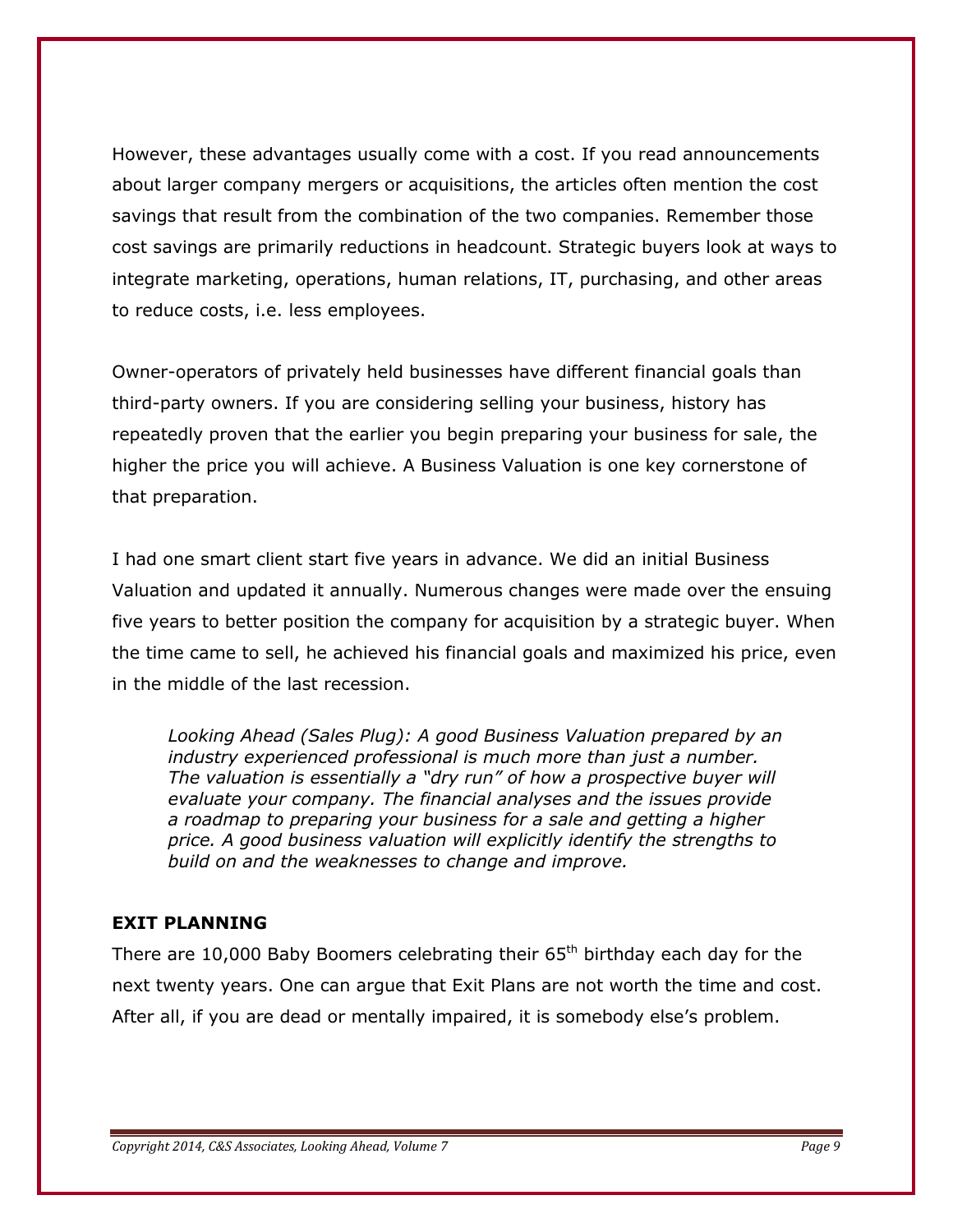Every business owner should have an Exit Plan that answers the following questions:

- Who will take over my ownership when I exit the business?
- When do I plan to exit the business?
- How much is my business worth realistically?
- How will my ownership transfer: sale, gifting, other? What are the terms and conditions?
- How can I minimize the taxes on the transfer of the business?
- Until my exit, how will current strategic and operational decisions affect this plan?
- What will I do after I am no longer the owner of the business?
- Do I need Life Insurance to fund estate taxes or buy/sell transactions?

The supporting documents such as Wills, Business Valuation, trust agreements, and leases, should be professionally prepared and communicated to family, partners, and other stakeholders. While not needing to know the details, the employees are reassured knowing that an Exit Plan is in place, especially for older owners.

Inevitably life brings surprises and Exit Plans must change. Existing Exit Plans should be reviewed at least once every five years. I have had clients where the son, daughter, brother, or partners were tragically killed and no plan was in place or the current Exit Plan was immediately obsolete. Today, 50% of all marriages end in divorce.

The time spent and out-of-pocket expenses incurred to prepare a simple Exit Plan are not cheap. However the costs, both monetary and emotional, of an unplanned exit are significantly greater.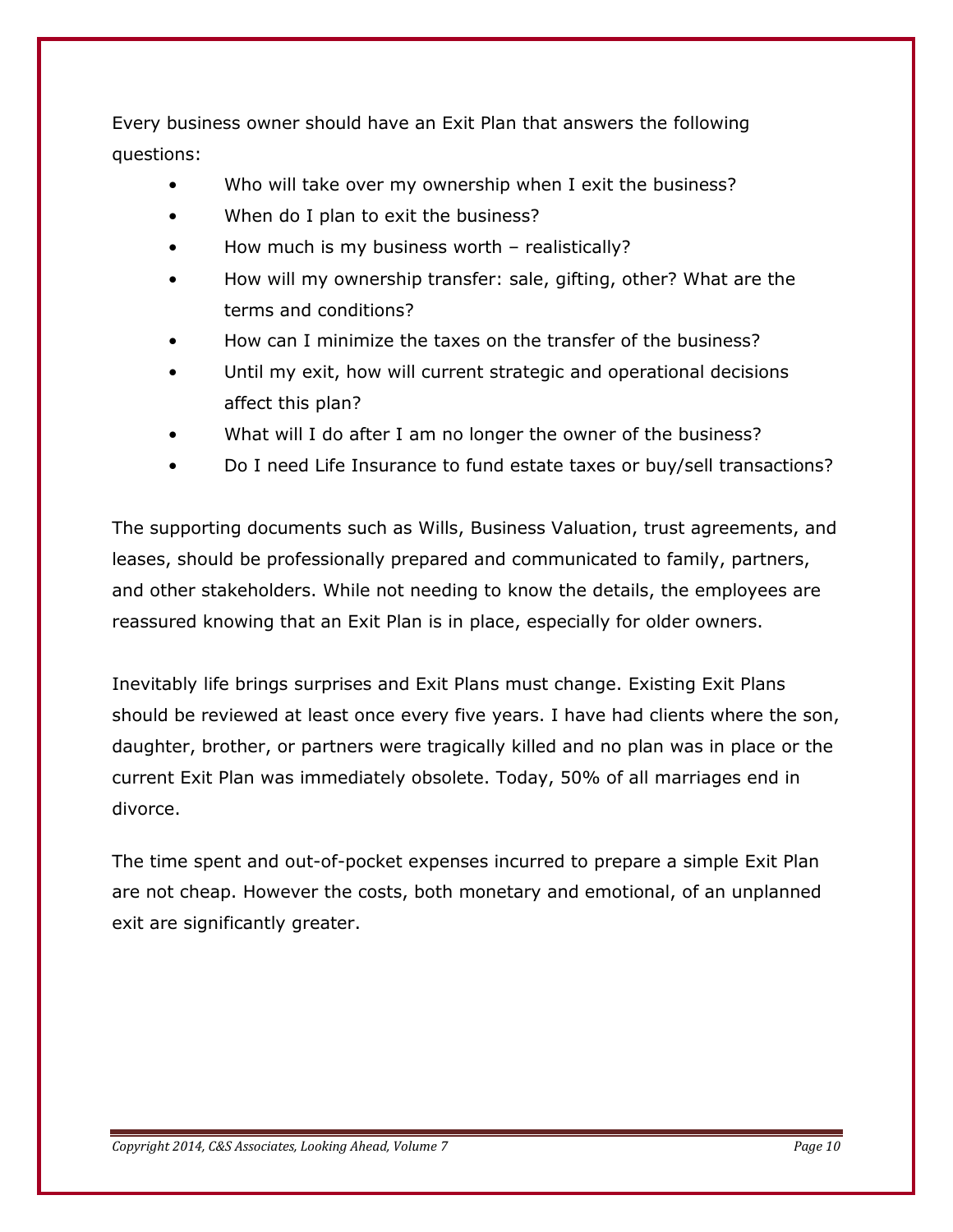You probably know a business owner or family that has experienced the legal costs and heartaches triggered unexpectedly by one of the following events:

- Owner's death,
- Incapacitating health issues,
- Changes in partnership or co-owner relationships,
- Changes in family relationships,
- Divorce.

While none of us want to deal with the inevitable, it borders on negligence not to deal with the Exit Plan questions above. Once a triggering event happens, emotions flare and greed steps in. Without an Exit Plan, these issues will be resolved - with the related conflicts and expensive legal costs - by family, an "ex" or "exes", other co-owners, or worse by a county probate judge if no Will exists. For example in Alabama, depending on the facts and circumstances, if a parent dies without a Will a separate attorney may be appointed by the courts for each child. And, those costs are coming out of the estate. Ouch!

*Looking Ahead (Another Sales Plug): As a business owner, if you don't have a Will and a written Exit Plan with a Business Valuation, prepare them now!*

# **MY CONTRIBUTION**

Regardless of the size of your company, Business Valuations and Exit Plans play an important role for any business owner considering the sale or succession of his or her company. For over thirty years I have assisted business owners in this industry in selling their businesses, business valuations and exit planning.

I will be attending the EASA Convention in Boston and staying at the Westin Copley Hotel adjacent to the Convention Center. Please call me to arrange a confidential meeting. Of course, if you are not attending the convention, please call me at your convenience. (Cell: 205-837-4845)